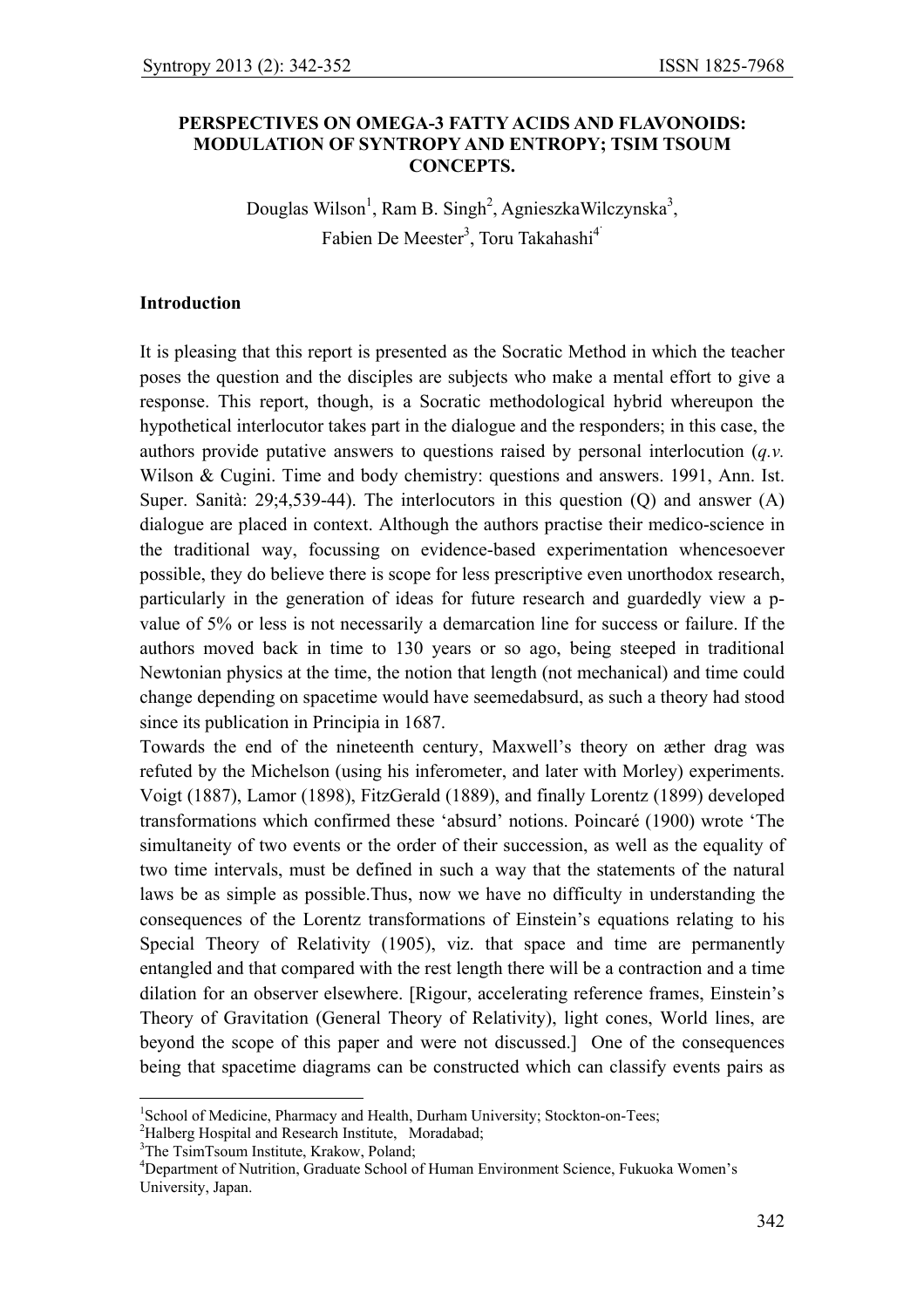either 'time-like' (absolute future or absolute past)which are causally related,or 'space-like' in which it is possible for an event to occur 'before another' for one observer and 'after another' for another observer. So now we have a spacetime model which is counter-intuitive to the unenlightened, but are there other models of timeevents which we could dare to explore?The Tsim Tsoum Institute is our calling card with traditionalist, and entrepreneurial skills and visionary credentials; choosing not to sit on the fence but ready to explore new concepts such as those sought in 1941 by Luigi Fantappiè to integrate physics and biology viz. "The Unitary Theory of the Physical and Biological World", published in 1942, that life is caused by the future. Our journey, from the Tsim Tsoum Institute (Krakow, Poland), is one of exploration, experiment, evidence-based drivers towards global health for all and the attainment of the omega point: the five attributes of which are beyond the remit of this paper.

TsimTsoum is a concept of the Kabbalah and it concerns creation and the contraction of God to make way for a reality outside of God; during the process, God's restriction of light to a ray of light, and the formation of Reshimo (footprint) was left in the vacuum. God is essentially one ("Hear, O Israel! Yahweh is our God, Yahweh is one",but it is designing the vacuum itself to accommodate the otherness of the world, by withdrawing himself to himself, that God created the world. It is in this vacuum of God that the world arises and the creation of the empty space allows otherness from the separation.Kabbalah is intended as a tool for understanding the world in that it encourages them to change our perception of the world (reality) despite the subjectivity of our perception). It is the tools of understanding which are sought by the Tsim Tsoum Institute which will help enable a better informed healthier society. The Tsim Tsoum logo in part resembles the Taijitu symbol of yin-yang, representing two opposite or contrary interdependent and interconnected complementary forces (Taoist) but moral dimensions (e.g. love –authors) have also been added to yin-yang (Don Zhongshu): FDM refers to yin-yang and syntropy in the context of nutrition and disease.

Undoubtedly, our traditional science willnot always be in agreement with issues raised by 'syntropists', such as possibly epigenetics, but that is to be expected, leading to healthy debate and enlightenment for all. So the Q & A method begins.

# **Q. What are the authors' understanding of "Life Energy, Syntropy and Resonance"?**

**a. "Life Energy".** An overall answer is not possible because the authors have different cultural, religious, scientific and medical backgrounds and considerations are not given herein to the Gaia Hypothesis, viruses. complex systems biology based on dynamic systems theory, Darwinism, Deism – with its beginnings with Ancient Greek philosophers, etc. All authors have a generaltraditional understanding of life energy, (and have published on this topic) which may have been forged in a primordial anaerobic oceanic soup, as anaerobic heterotrophs, sometime after the Hadean era probably the Palaeoarchean era (last universal ancestor(LUA) (c3600-3200 Ma),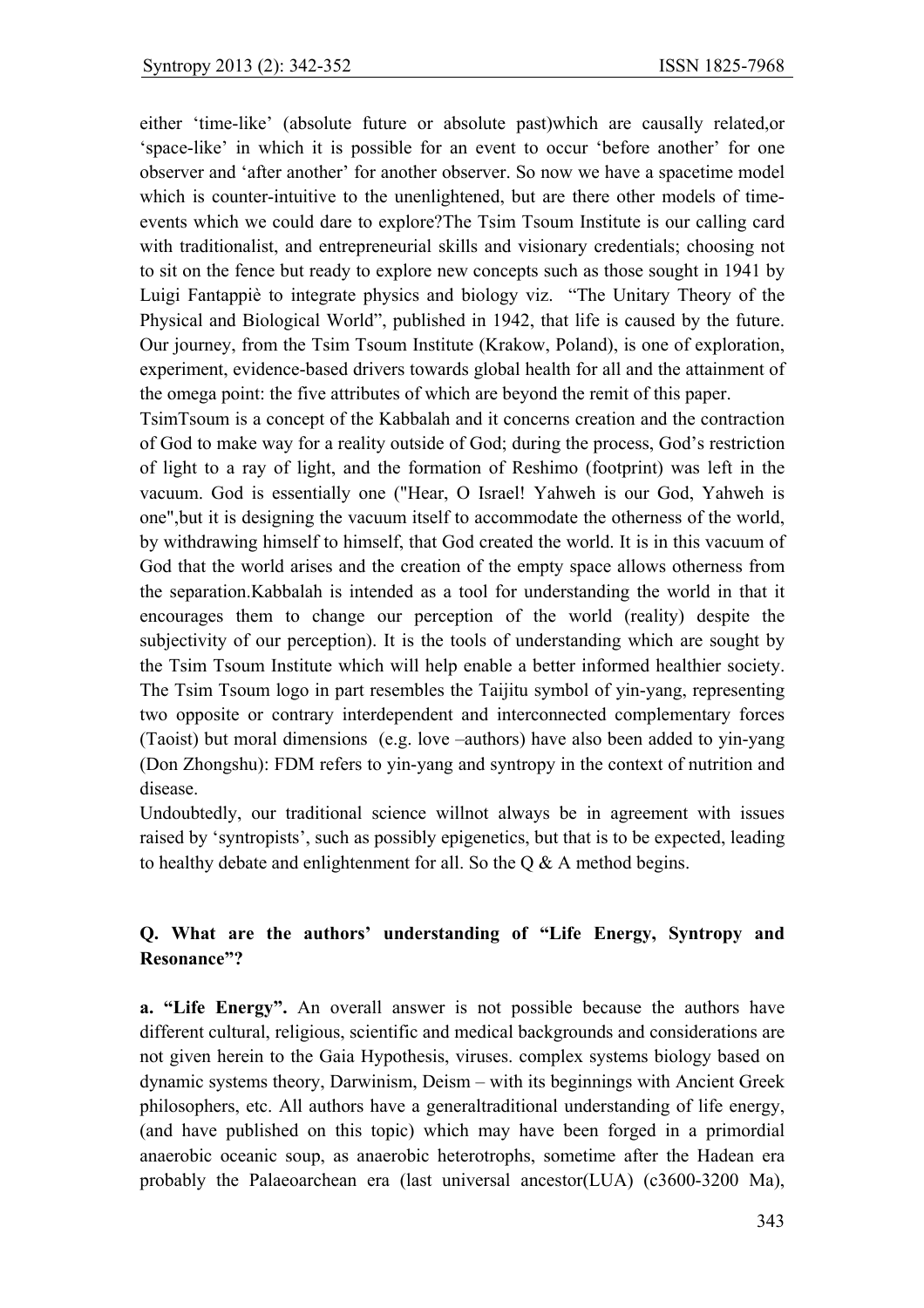preceded by abiogenesis - a term of convenience. It is possible that early life began in the Eoarchean era (c3900-3500 Ma); though extra-terrestrial origins are a possibility. For traditional convenience only, as there many definitions of life and life processes, we regard herein that life itself is an enclosure with complex chemical walls, and chemicals within this enclosure which is capable of self-organization, maintaining its integrity, fulfilling basic functions such as its energy needs, and furthermore is selfreplicating and functions on negative entropy and consequently could be regarded as self-sustained chemical system capable of Darwinian evolution. The experiments of Belousov-Zhabotinsky demonstrated that for oscillatory systems to occur in a medium it did not have to be far from its 'thermodynamic equilibrium' and it was Prigogine, Nobel Prize Laureatewho discussed non-equilibrium thermodynamics and dissipative structures "function as expressed by the chemical equations, and the spacetime structure, which results from the instabilities, and the fluctuations, which trigger the instabilities. The interplay between these three aspects leads to most unexpected phenomena, including "order through fluctuations" which the traditional paradigm portrays as a consequence of the Second Law of Thermodynamics: from which, for cyclic processes, the Kelvin-Planck and Clausius statements apply (*q.v.* Wilson et al. The Origin of Life and the Evolution of Circadian System and the Role of Circadian Rhythms in Cardiovascular Diseases. World Heart Journal, 2013, Volume 5, No 2, In Press). In truth we do not know what energy is though we have advanced from the concept of Aristotle, Leibniz (vis viva), Young, Joule, and others and we know it is neither created nor destroyed merely converted to one of many forms such that we can define it as a conserved property of a physical system usually measured in joules. As enunciated by Feynman there is no exception to the Law of Conservation of Energy (Feynman, Richard (1964). The Feynman Lectures on Physics; Volume 1. U.S.A: Addison Wesley. ISBN0-201-02115-3).

**b). Syntropy:**Using Luigi Fantappiè terminology and that later by Albert Szent-Györgyi, it is regarded as negative entropy;entropy, deduced from statistical mechanics, being a measure of the disorder of a system, and in all natural processesthe entropy of the Universe increases: at absolute zero the system still possesses quantum mechanical zero-point energy.Intuition is fraught with difficulty; can we always map mathematical alternatives to real life situations which are evidence based?Will the negative square root of Einstein's Special Theory of Relativity or the Klein-Gordon relativistic version of the Schrodinger equation (which does not take into account Einstein's Theory of Relativity) or indeed the De Broglie wave-particle duality of matter equation map to the real world, in the case where cause lead to an energy event and hypothetically the reverse in which there is an energy 'implode' backwards-in-time to an event in the future; which is difficult to prove experimentally.

**c. Resonance:** Images ofthe Tacoma Narrows Bridge collapse has been seen by most of us when winds of 40-45m.p.h caused the bridge to oscillate at 14 vibrations per minute causing it to plunge 190 feet into the river below  $-$  a simple unfortunate mechanical example but in biology it amazing how chemical structures organize themselves in response to their environment as if they knew the purpose of their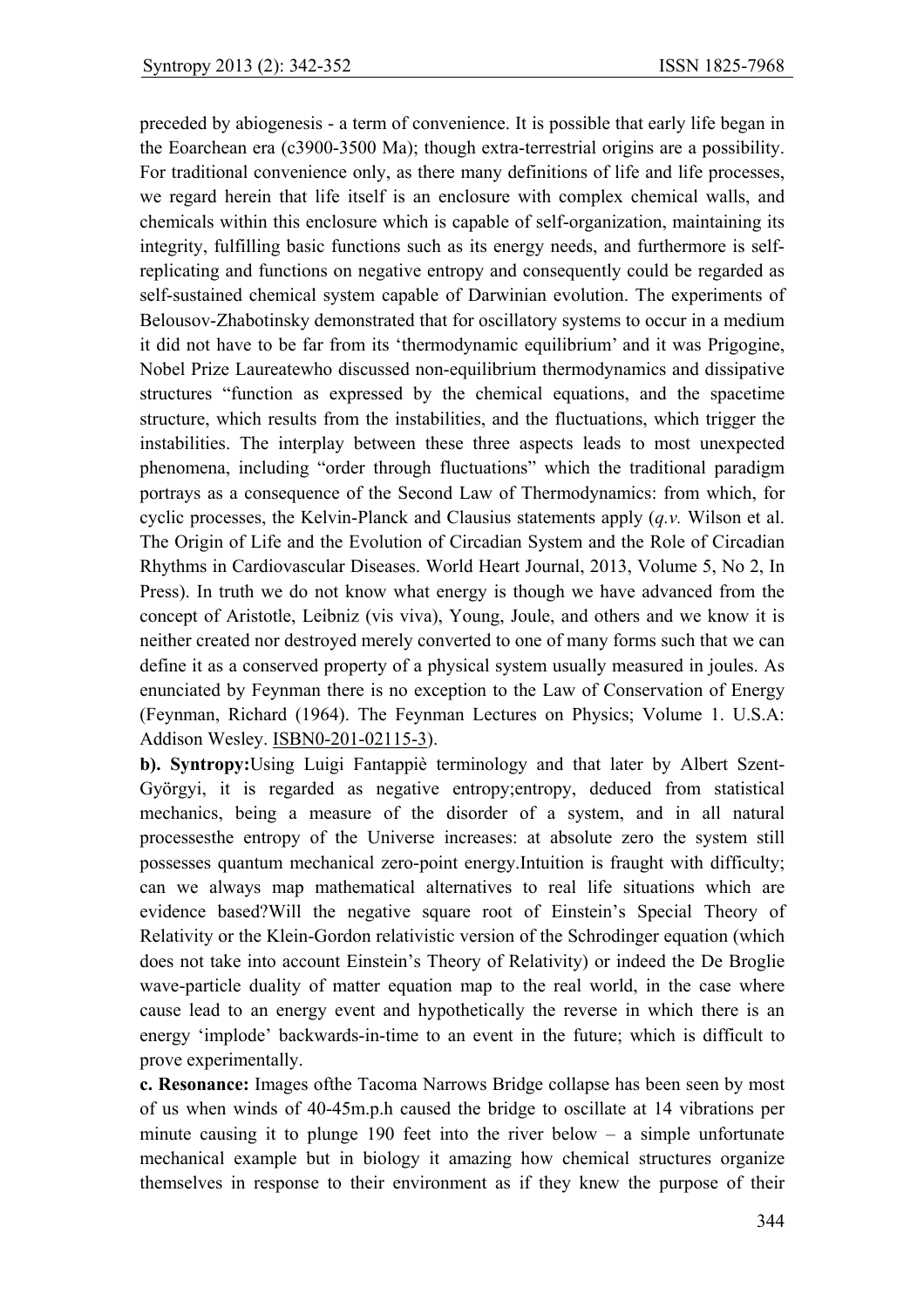resonance was stability in multidimensional space. It could also be said life is a dynamic complex system with many parameters which cannot be taken singularly or necessarily consecutively; so how does this potential sharing of energy dovetail with concepts of syntropy?Bioresonance therapy (BRT –Morrel) employs the endogenous electromagnetic fields of the organism and theelectromagnetic fields of its stressors and environment. demonstrated the effect of acupuncture in therapy and diagnosis and today there are many devices which use endogenous electromagnetic fields of the patient and those of its stressors and environment. We will focus on solar imprinting, and resonance of electromagnetic vectors with DNA and related structures (*vide infra*).

### **Q. What attracted the authors to the conference?**

**A1.** Collective experiences by this group using frameworks for mind-brain-body-gene interactions have been based on traditional scientific evidence of causality in the context of hormones, energy balance and disease and nutrition: in particular afferent and efferent neurotransmission e.g. involving the vagus nerve. The outcome of this conference may reveal complementary possibilities that if life is sustained by syntropy, and that the parameters of the autonomic nervous systems may support vital functions the vagus nerveshould react in advance to stimuli: evidence is available from Antonella Vannini to support this concept entitled "The intelligence of the heart"http://www.lifeenergyscience.it/viterbo2013/Vannini.pdf. We may think of emotional stressors, attactors of love and scripture, implicit in syntropy, affecting mind-brain-body interactions and their effect on obesity and cardiovascular risk, the onset of diabetes, and metabolic syndrome, etc. Moderate intestinal inflammation affects complex behaviour and treatment of such inflammation can influence factors from mind to matter, or brain to gut and the heart. For example, long chain polyunsaturated fatty acids (PUFAs) in the duodenum stimulate the release of cholecystokinin and thence cholecystokinin receptors in the abdominal vagus. Once food is ingested, it stimulates the secretion of incretins from the gut which increase the insulin secretion and initiate a gut-brain-liver axis in response to small amounts of triglycerides in the duodenum.

It is possible that syntropy is involved in gut-brain interactions leading to the initiation and development of IBS and other GI disorders; and similarly the liverpancreas and the brain connection in the pathogenesis of obesity and metabolic syndrome are important in thecontext of traditional gut-brain frameworks. Traditional understanding of chronobiological, evolutionary, genetic, biochemical, and clinical knowledge enable us to understand the components in the disease spectrum of IBS and related clinical problems better, with effective intervention with an ω-3 fatty acid rich Mediterranean diet which may be protective by their direct effect as well as by their influence on the hypothalamic and vagal connections wherein syntropy may play a role. However, what are these syntropic phenomena leading to homogeneity, organization, and order which are the very essence of life energy is one reason why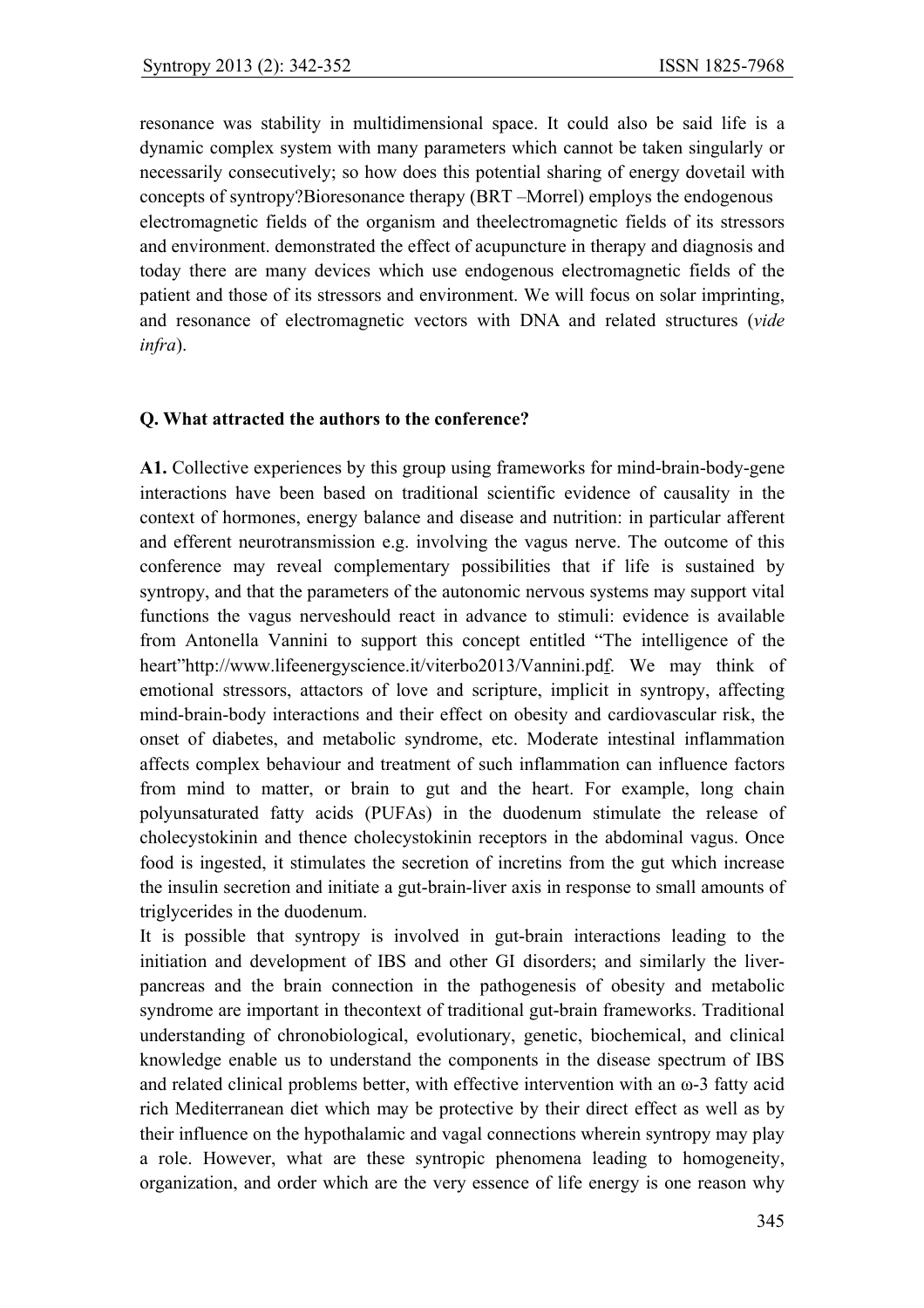the authors were attracted to this conference. The watchword is caution, and positive progress, otherwise we may justly reap the erstwhile criticism that backward-in-time causality is 'as learned trash' (Heisenberg (1928). For example, we (especially TT) are also interested in the association ofinstinct, taste, and mind; and to elucidate the transition in eating history and food palatability associated with diet selection for adults which appears to be influenced by diet in infancy; life energy is not restricted to humans, it is for all, and flavonoid herbivory is just one small example.Of course we do not really know what represents the mind, or instinct and even taste is not without subjectivity ….e.g… of David Hume's remark from Don Quixote:"Two of my kinsmen (Traditional science, syntropy – authors' comment) were once called to give their opinion of a hogshead, which was supposed to be excellent, being old and of a good vintage. One of them tastes it; considers it; and after mature reflection pronounces the wine to be good, were it not for a small taste of leather, which he perceived in it. The other, after using the same precautions, gives also his verdict in favour of the wine; but with the reserve of a taste of iron, which he could easily distinguish. You cannot imagine how much they were both ridiculed for their judgment. But who laughed in the end? On emptying the hogshead, there was found at the bottom, an old key with a leathern thong tied to it.".

**A2.** Study of the diversity andsimilarity of function and structure of flavonoids, in particular, even allowing for the vast evolutionary timespan, intuitively seemed to indicate a broad-brush blueprint as if future function was known before the mechanisms were made manifest as if there was an anticipatory element to evolution which had not been accommodated in Darwinism. Flavonoids are signalling molecules in root and shoots; have symbiosis with micro-organisms and are important in nitrogen fixation; as phytoalexins they exert defence against pathogens; they are detoxifying agents and are scavengers of photo-produced active oxygen species in the chloroplast. They act as stimulants for germination of spores exudate from legume roots which stimulates spore germination of soil-borne fungi; act as UV filters to screen against severe sunlight illumination; are involved in temperature acclimation adjustment in plant growth and cellular metabolism; andhave drought resistance properties with changes in plasma membranes.As might be expected they are pollinator attractants e.g. red and blue anthocyanin pigments in combination with UV absorbing flavonol co-pigments acts as insect pollinator attractants. Allelochemical agents have adverse effect of one plant species on neighbouring plants through the release of phytotoxins (allelochemicals) into the environment and much more.

In humans, flavonoids have either chemotherapeutic or chemopreventive properties or have been implicated in health benefits, though strict evidence-base confirmatory information is essential. Thus in cardiovascular and related disease or function such effects may ameliorate risk factors for myocardial damage, micro-vasculature and smooth muscle cell, Type II diabetes, metabolic syndrome, and obesity. In relation to the brain and mental health beneficial claims have been made for Alzheimer's disease, Parkinson's disease, multiple sclerosis, cognition and neurodegeneration. From a dental cares and microbiological perspective claims are made for inhibition of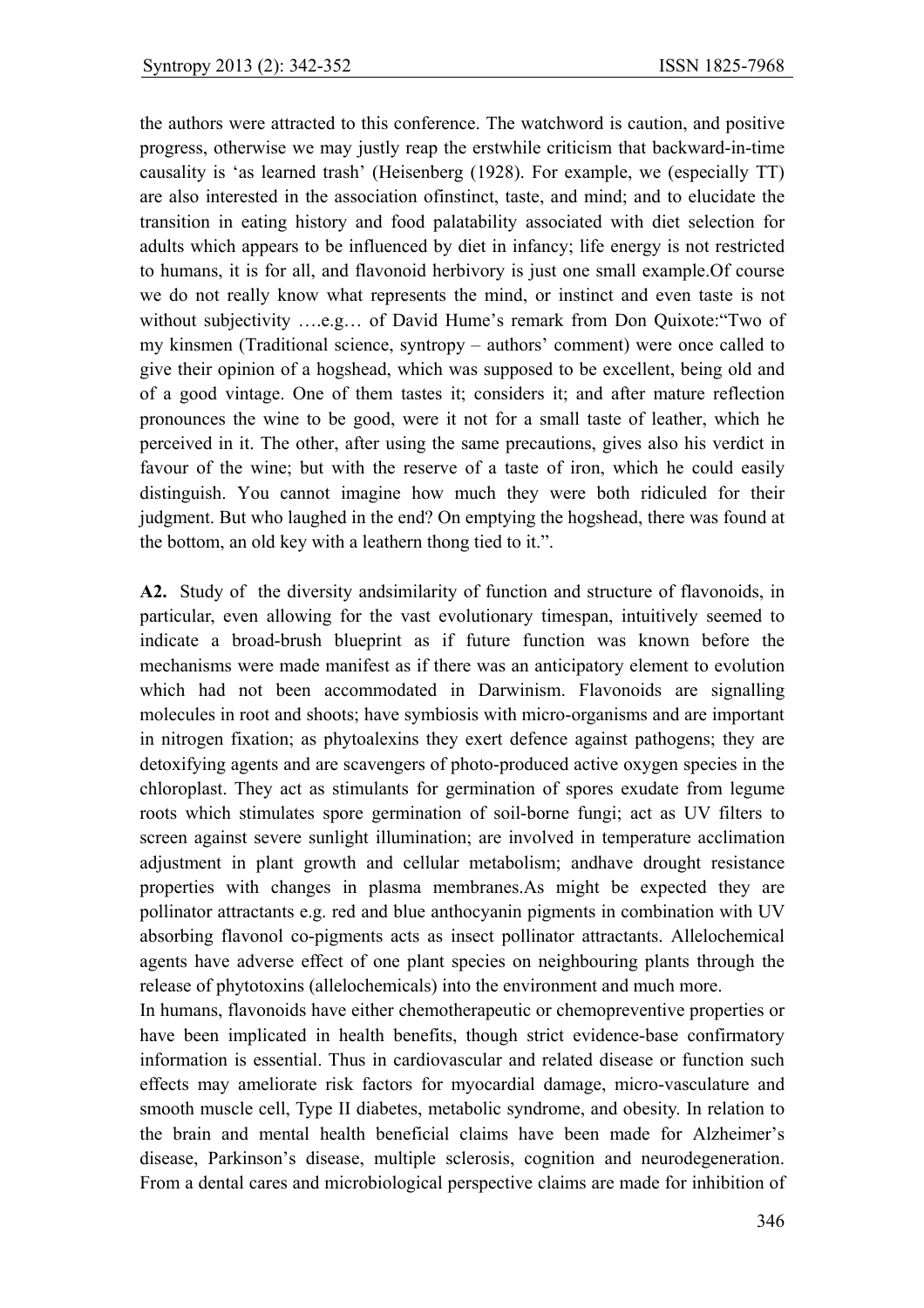dental cares, it is antimicrobial effect, an influenza infectivity blocker, its use in astringency, it acts beneficially against hepatitis B virus, and inhibits gingivalis.In the fields of cancer, benefits are claimed in breast, prostate, ovary, endometrium, cervix, and Erhlich Ascites tumour. Similarly, benefits are claimed for gastrointestinal issues and related cancer, such as mouth, stomach, oesophagus, colon-rectum, liver, pancreas and they certainly affect gut microflora. Much more stems from the literature. It appears that flavonoids are the panacea for many ills but even if only a third is substantiated, the attribute taken from Panakeia, goddess of universal remedy, is remarkable. Did these properties arise by sequential organization or could it be anticipatory life processes at work. The difficulty is we have little or no tools to investigate these phenomena unlike traditional science with its forward-in-time paradigm.

## **Q. Can concepts of syntropy and entropy be used in our understanding of glocalization of health such as cardiovascular mortality and well-being?**

### **A.**

Human social evolution has been, one may suggest, one of creativity brought about by needs to satisfy engagement by force to subjugate others leading generally to a disparity of wealth in the general population. The development of 'nations', the need for trade to fuel production and influence the world led to empires and further disparity of wealth, and finally, today we have multinational corporations whose wealth exceeds the GDP of many countries. Power is exercised, the people are largely exploited, and ultimately this will have an impact on health dependent on the sector of the glocal population and health issues now concern *Homo economicus*. In a series of papers in the J of Socialomics (e.g. Takahashi T, Singh RB, Meester FD, Wilson D. How the 'West' can Overcome Unhealthy Behaviours to Prevent Chronic Diseases. 2013, J Socialomics 2: e114. doi:10.4172/2167-0358.1000e114.)we have focussed on health education, occupation, family income, and the technological family environment because these are important indicators of the quality of life e.g. food consumption, physical activity and so forth which are important determinants in glocal health; one aspect being non-communicable diseases such as cardiovascular diseases (CVDs) which includes coronary artery disease (CAD), hypertension and Type 2 diabetes mellitus. The situation is not always clear cut, on the one hand lower social classes 3 and 4 have greater risk factors of cardiovascular and cancer mortality, because higher social classes may have resources that allows better health education, more informed choice of a prudent diet, gymnasium facilities and leisure time compared with lower social class 5, who are living often below the 'breadline' because of i.a. poor and irregular employment. On the flip side, urban populations have a complex burden of diseases, related to over-eating, malnutrition, occupational and recreational physical activity and a greater consumption of proatherogenic foods during transition from lower (4-5) to higher (1-3) social classes. Of relevance, is Dr Savage's contribution to the conference, which outlined the future trend in our society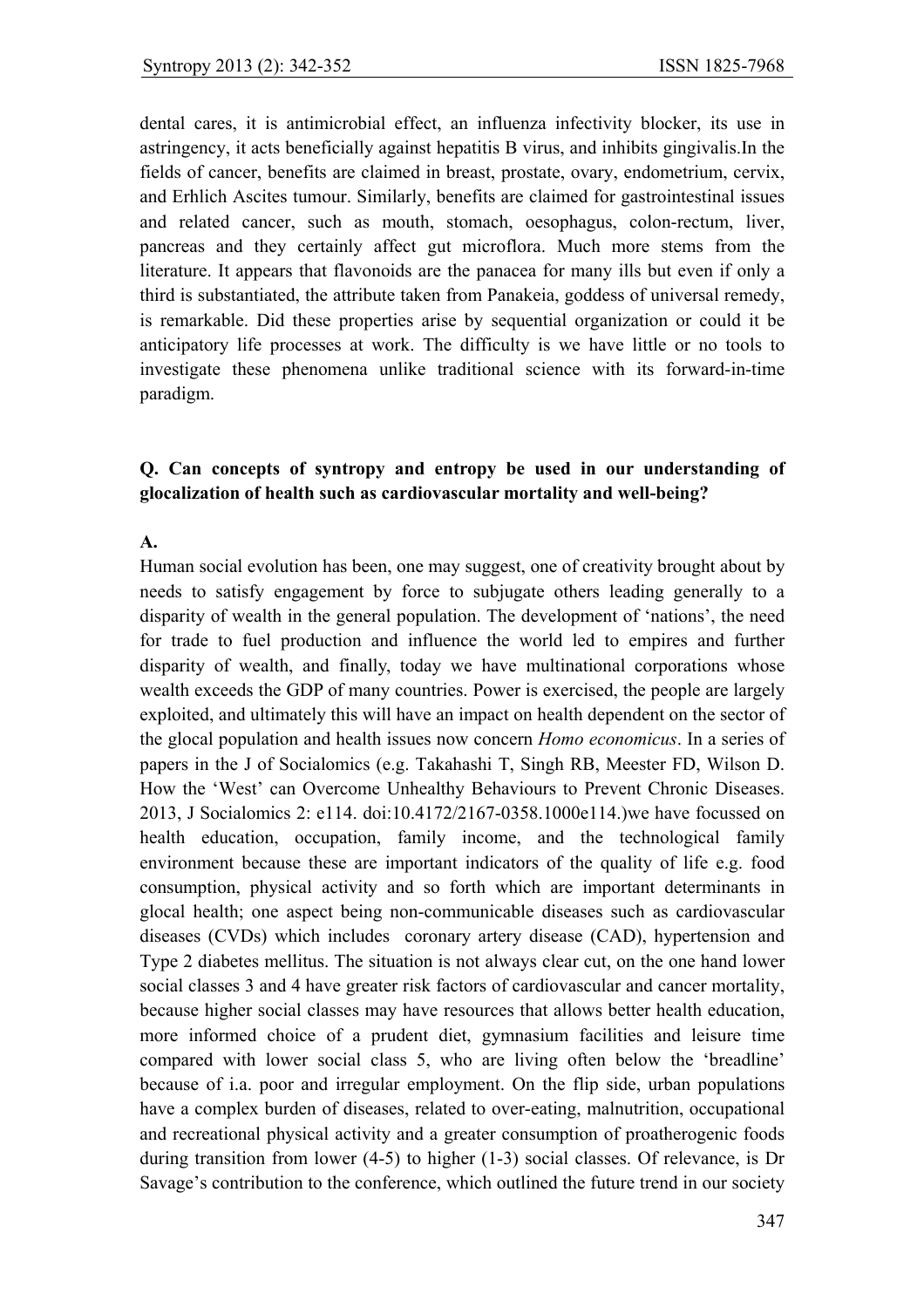as we add another billion population people in the coming 12-15y. Amidst our successes, we find increasing glocal strife, NCDs, stress, obesity which was demonstrated, in part, by our presentation of WHO health statistics for 2012. Also presented was 'Our Dream for their Future (children)' with interventions leading to better urban planning and good housing and access to healthy food (antioxidants, vitamins, minerals and fibre; fruits, vegetables, green vegetables, seeds, eggs and honey; fish, and wild meat (pre-agricultural humans); etc.) - important goals for the Tsim Tsoum Group. To alleviate such pathogenesis we needto think in the future, invoke unitary time where past, present and future interact like Venn diagrams. Increase entropy and reduce the entropic trap of the industrial revolution developed by Adam Smith, working and joining hands together (q.v. Dr Savage's presentation sharing similar ideas, re-invigorate individual and group consciousness, leading to institutional and governmental consciousness and hopefully humans will approach the omega point). We invoked at our presentation contrasts within our society using art as a means of comparison, e.g. Puvis de Chavannes', L'Été, The Summer and Francis Gruber's – Winter foreshadowed. Concerned with the wretched in our society viz. 'Our Lost Souls' we contrasted André Masson's Heraclitus – the weeping philosopher – pessimistic about human nature andLa Fenêtre by Guy de Malherbe with one of Christian hope-Frontline study – by Pastor Fritz Folz; the emphasis being wellfounded hope and optimism. Syntropy and art could be important weapons in the fight to improve health for all.

# **Q. a)Creation of the Universe, b)Paradoxes and syntropy, c) Creation of life, d) Who am I?**

#### **A.**

#### **a.Creation of the Universe.**

This answer was initially couched in the Big Bang theory and ensuing theoretical processes, which supposedly began at an infinitesimal point of infinite density and cause is beyond our traditional understanding. Supersymmetric quantum theories on gravity apparently are so different to that of general relativity, and as the Universe cooled in  $10^{-43}$ s, the Planck temperature  $(10^{31}$ K) and mass  $(10^{114}$ Jm<sup>3</sup>) were reached, thermalization ensued until the symmetry-breaking energy level of  $10^{27}$ K or  $10^{14}$ GeV at which time separation of weak and strong forces and their electromagnetic interactions took place and immense inflation  $10^{-32}$  occurred. Pretentiously we were not on the horizon yet unless there was a backwards-in-time mechanism to design life processes on Earth (Virgo supercluster/Virgo cluster/Local Group/Milky Way/Sun - 110 million light years diameter of VSC) and elsewhere in the Universe but what a privilege it is to be here. Subsequent cooling over the ten minutes or so when the temperature had reached  $10^8$ K light nuclei had formed and by one hour most fusions had subsided but for the next 10,000 years the energy density was more than that for matter; today the reverse is true e.g. our Sun.Before 300,000 years nothing exciting happened as nuclei and electrons were still interacting separately in an opaque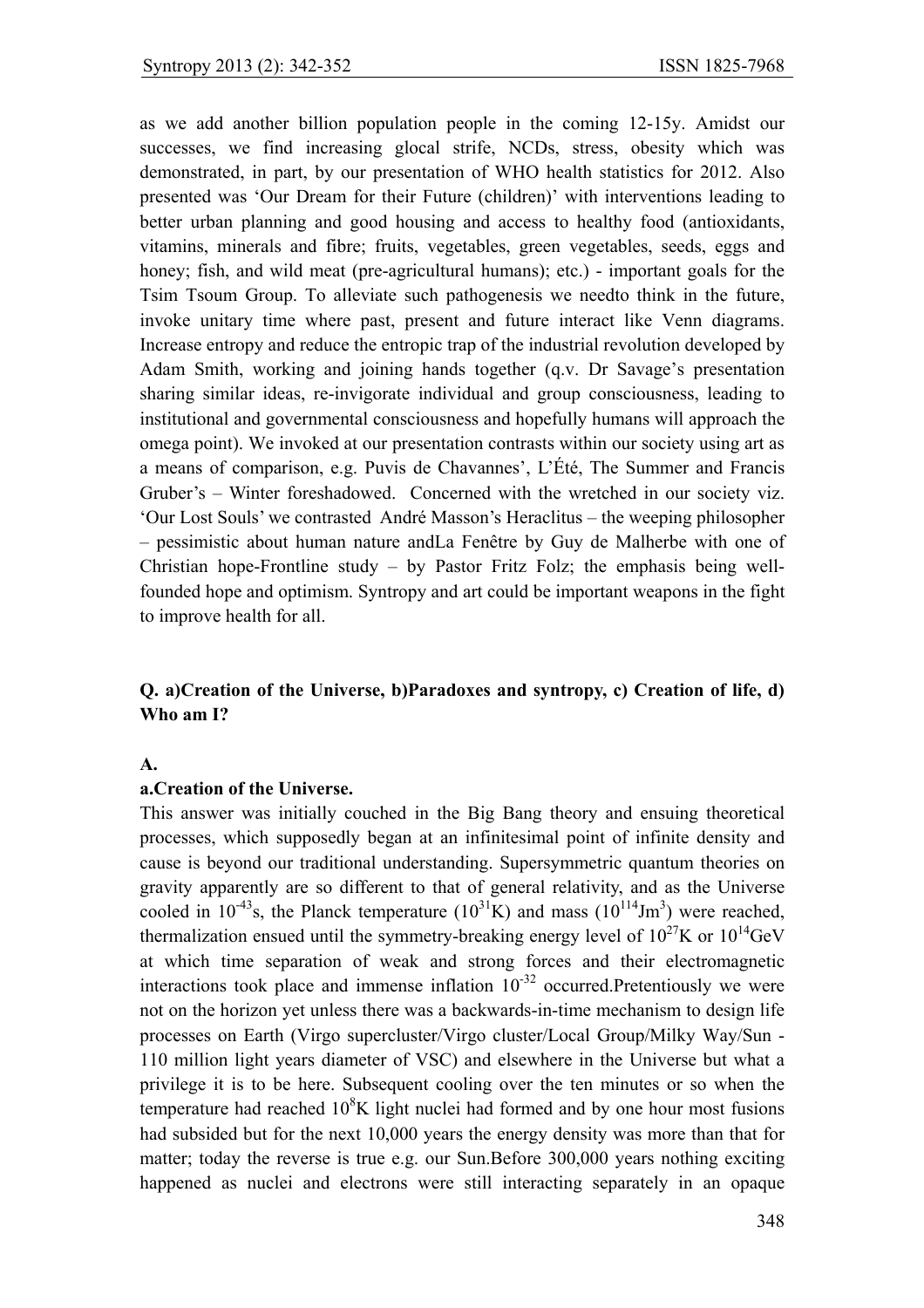environment and then at  $10^{13}$ s at 3000K neutral atoms appeared as the decoupling of matter and energy took place, the universe was transparent and the only radiation emitted was the 21 cm spin line of neutral hydrogen. These Dark Ages occurred between about 150million to 800 million years after the Big Bang, and then cloudenergy 'condensed' under gravity to form stars, galaxies, clusters of galaxies, etc. The evolution of the Sun and solar system was shown including the Theian impact that gave rise to the moon; as well as weak and strong forces in physics: and then paradoxes on creation followed by biological evolution were briefly described, and the question posed 'Who am I?'.

## **b. Paradoxes and syntropy**

Now we consider cosmogony and its paradoxes. Thomas Aquinas produced his cosmological proof on the existence of God (Thomas Aquinas, Summa Theologiae, I, q, 2, art. 3.) as A is followed by B; but this 'cause' is inadequate because although it may be His purpose and deed, we cannot gain an understanding of the process so we are left wondering if cause hasany useful meaning. In the quantum world of physics we say, for example, that there is a 50% chance of A and 50% chance of B; in radioactive decay for example in which A is not the assigned cause of B and may reflect cosmological syntropy. There is a second paradox of creating something out of nothing. Edward Tryon of Columbia University in the 1970s suggested putting gravity on the negative energy scale because it seemed to equate with total matter and energy in the universe: so the paradox may appear solved in the sense that one zero energy system is being obtained from another zero energy system. A third paradoxis that our Universe must come from another system which must have an origin but what is their origin. However, like one of Zeno's paradoxes on counter-intuitiveness of spacetime, such as Achilles not passing the tortoise, it could be that time and space were more fragmented and we are stuck in an infinite temporal situation wherein fragmented time exists.

## **c. Creation of life.**

….."Standing back to examine life what do we see? We see an enclosure with complex chemical walls, and chemicals within this enclosure is capable of selforganization, maintaining its integrity, fulfilling basic functions such its energy needs, and furthermore is self-replicating. The origins of life are murky but a reasonable approach seems to be biopoiesis……Non liquet; non omnia possumus omnes (Wilson et al. World Heart Journal 2013 Volume 6)). The presentation described events of life energy processes from the Palaeoarchean times to the present time i.e. from the Last Universal Ancestor (3600-3200 Ma) to modern times whenthey have characteristics of interdependence of nucleic acids with its information storage and metabolism; replication; cellular units; and they exist within a rangeof environmental conditions. Also presented were evolution from stromatolites, and also mammalian phylogeny starting with ancestral arm-feeding echinodermto modern man and the Tsim Tsoum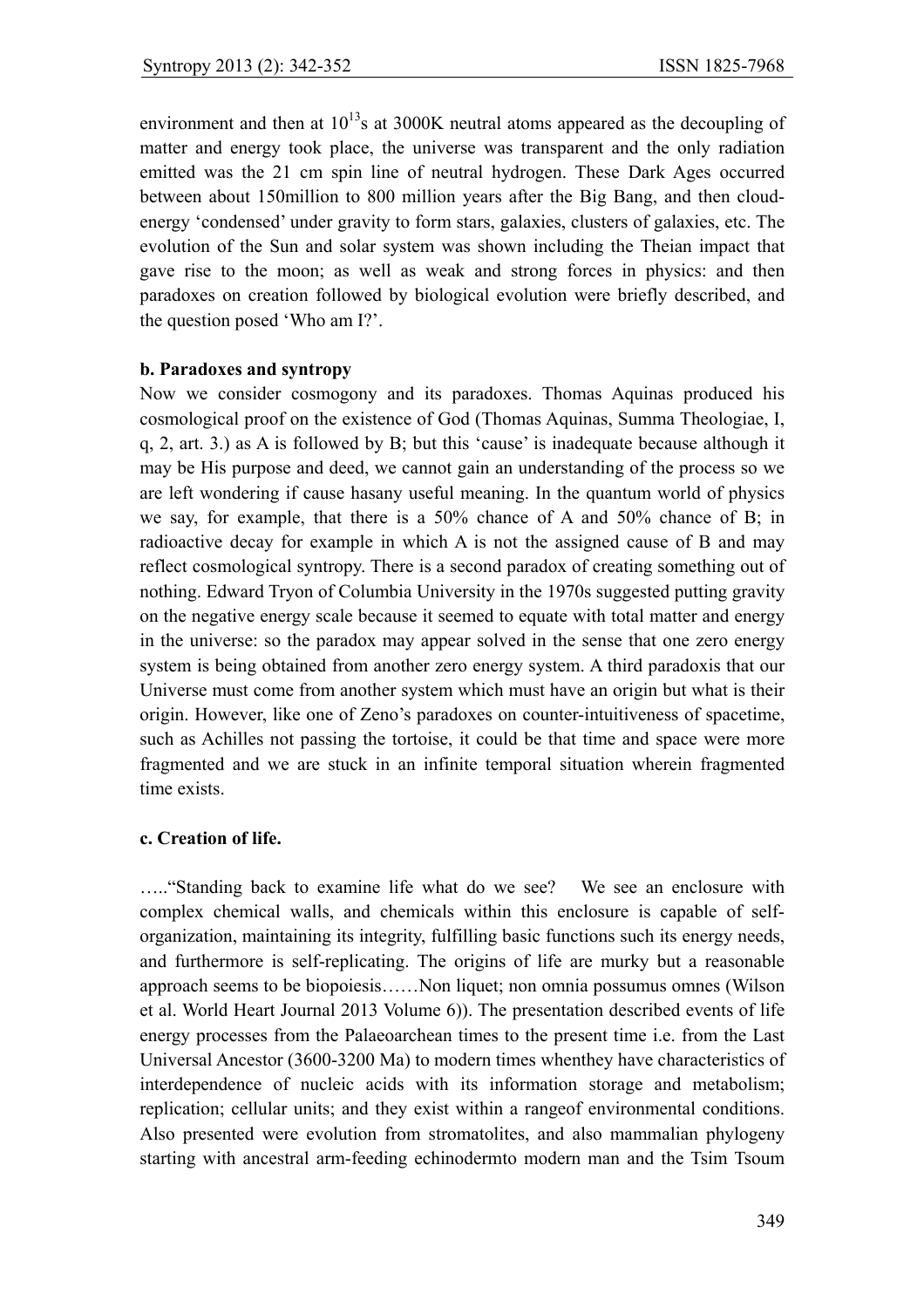concept of *Homo economicus*and the role syntropy might have played in evolution – Darwinism and epigenetics.

## **d. Who am I?**

"Make it thy business to know thyself, which is the most difficult lesson in the world" (Cervantes: Don Quixote, Part II, Chapter 42 –taken from J.D. Brown; The self. McGraw-Hill, Boston). Several times the speaker (DWW) corrected himself for disdainfully using the first person singular rather than first person/third person plural as knowledge being presented was that of the Tsim Tsoum group. It was emphasised that such was the similarity wherever one looked in the plant and animal kingdom it was hard to imagine that it all could have happened by mutations alone even allowing for the long evolutionary timescale, but could it becomplemented by a blueprint with retrocausal properties such as syntropy?Traditionally, natural selection is not a purposive process but random variations occur which may be adaptive and selected for endurance and reproduction. Could amphibians, for example, use life processes to instinctively think that by ultimately laying eggs on land they could change into reptiles- is this sensible question? Currently there seems to be no way of exploring this concept.

The changing role of RNA and DNA, endosymbiosis, gene properties e.g. how Drosophila melanogaster has c60% of human genes were briefly explored.Chronobiology and chronomics were discussed in the context of life processes and the changing circadian time structure from Silurian times (21 h days) to the present time and the potential effect of melatonin production and secretion. Much more could have been discussed from a psychological viewpoint, the "I" an awareness property and the "me" which encompass self-referent thoughts: but syntropic interactions in psychology were not discussed further.

# **Q. Does the Sun have an effect on imprinting upon life processes?**

#### **A.**

Alexander Leonidovich Chizhevsky (1897-1964) stated "Perhaps even our feelings and thoughts are just a weak echo of the vibrations of the cosmos ....

Involuntarily an old idea comes to mind: our knowledge of natural phenomenawill not be different from an echo received by our organs, of the real

 processes of the universe". Coronal mass ejection, and sunspots, often many times the size of Earth, contribute to the solar wind which is a form of ionized gas which interferes with planetary bodies depending on the strength of their magnetic field. Firstly the diversity of the electromagnetic waves (non-photic and photic) which humans are exposed to range from extremely very low frequencies (1-1kHz), to very low frequencies and radio waves, the microwave spectrum, infrared, visible spectrum, ultraviolet, X-rays, gamma and cosmic rays: and examples of biological adaptation to terrestrial magnetic fields was demonstrated (pigeons, butterflies, bees and possibly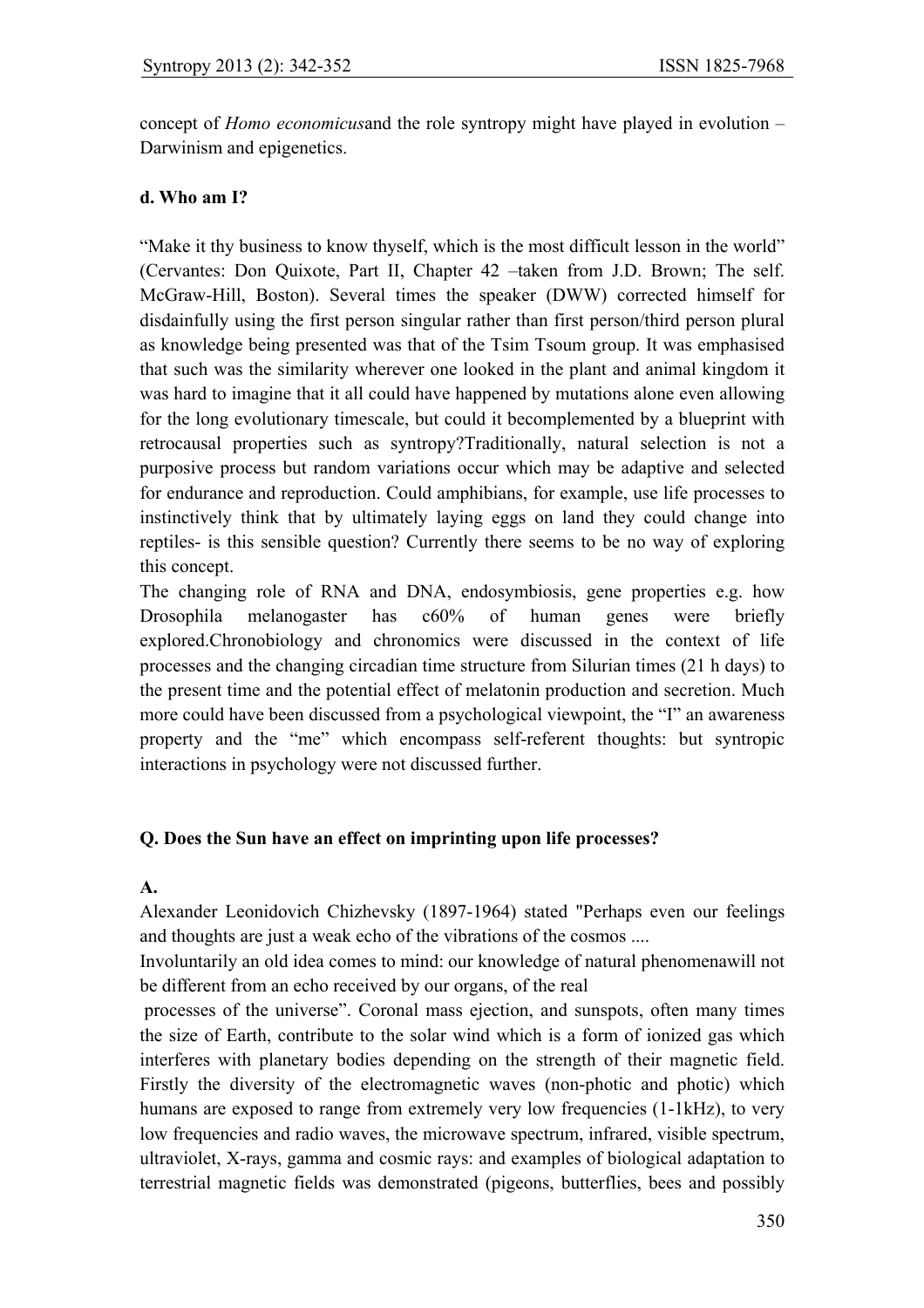humans). Also demonstrated was the range of non-ionising, thermal and ionizing radiation.Fundamentally, the cosmos comprises, i.a. cycles of mass (e.g. terrestrial, lunar and solar rotational periods) and electromagnetic energy, just described, from nuclear fusion arising from gravitational pressure. Also there is a constant stream of predictable patterns of electron and protons withspeeds of about 400km/s. This solar wind is referred to as Aeolian, from the Greek god of wind Aeolus. These cycles exert fundamental influence on the biosphere which probably responds in a congruent way, thus is an echo of the Sun. Halberg in a series of papers on congruent biospherical solar-terrestrial cyclesindicated that such cycles exist in humans(arising from decades of monitoring of heart rate and blood pressure, in relation to the Horrebow-Schwabe, Wolfe/Hale, BEL (Brückner, Egeson and Lockyer c35y) cycles. The methodology associated with assessing congruence (pairing) was beyond the remit of the presentation. However, not only biological imprinted cycles occur but there may be sociological impacts such as mood, war, conflict, etc.; and syntropy/resonance may be part of this process. What was also demonstrated was that several studies have shown an association between magnetic storms and myocardial infarction. For example, analysis of the ambulance call data in Moscow were correlated with myocardial infarction, sudden death, and hypertension crises over the timespan 1979-1981 which was more pronounced in winter (Seasonal variation of magnetic storm influence on myocardial infarctions. Kleimenova, Kozyreva, Breus & Rapoport."Physics of Auroral Phenomena", Proc. XXXI Annual Seminar, Apatity, pp. 203- 205, 2008), paradoxically it was during the equinox when maximum magnetic disturbance occurs. However, geomagnetic micropulsations, comparable with heart beat, may be maximal during winter and mediated by melatonin, the dark hormone. One of the most comprehensive papers on magnetic storms was that by Halberg (Neuroendocrine Letters 2000, 21, 233-258). It is pertinent to note that Halberg's team have produced a paper relating to possible mechanisms of action of magnetic fields and resonance: a topic of relevance to this symposium (Waldemar Ulmer; Germaine Cornélissen, Franz Halberg. Interaction among (quantum mechanical) resonance-coupled electromagnetic circuits relevant to a natural week. World Heart Journal.2012; 4(1):35-70).

#### **Q. What role does omega-3/omega-6 have in Life energy?**

## **A.**

The Tsim Tsoum concept i.a. is one of an early evolutionary diet that was enjoyed by *Homo sapiens* in Palaeolithic times. It is still somewhat ignored in the West, yet when it comes to chronic degenerative diseases, mind-brain-body interactions partially reflect human response to the environment. The rhythmically evolving interaction between mind and body has led to the inception of modern chronobiology and chronomics, a Western time-structure evidence-based approach to environmentled and -controlled human mind and body health. The alarming explosion of noncommunicable diseases (NCDs means that mind stress gives rise to body strain